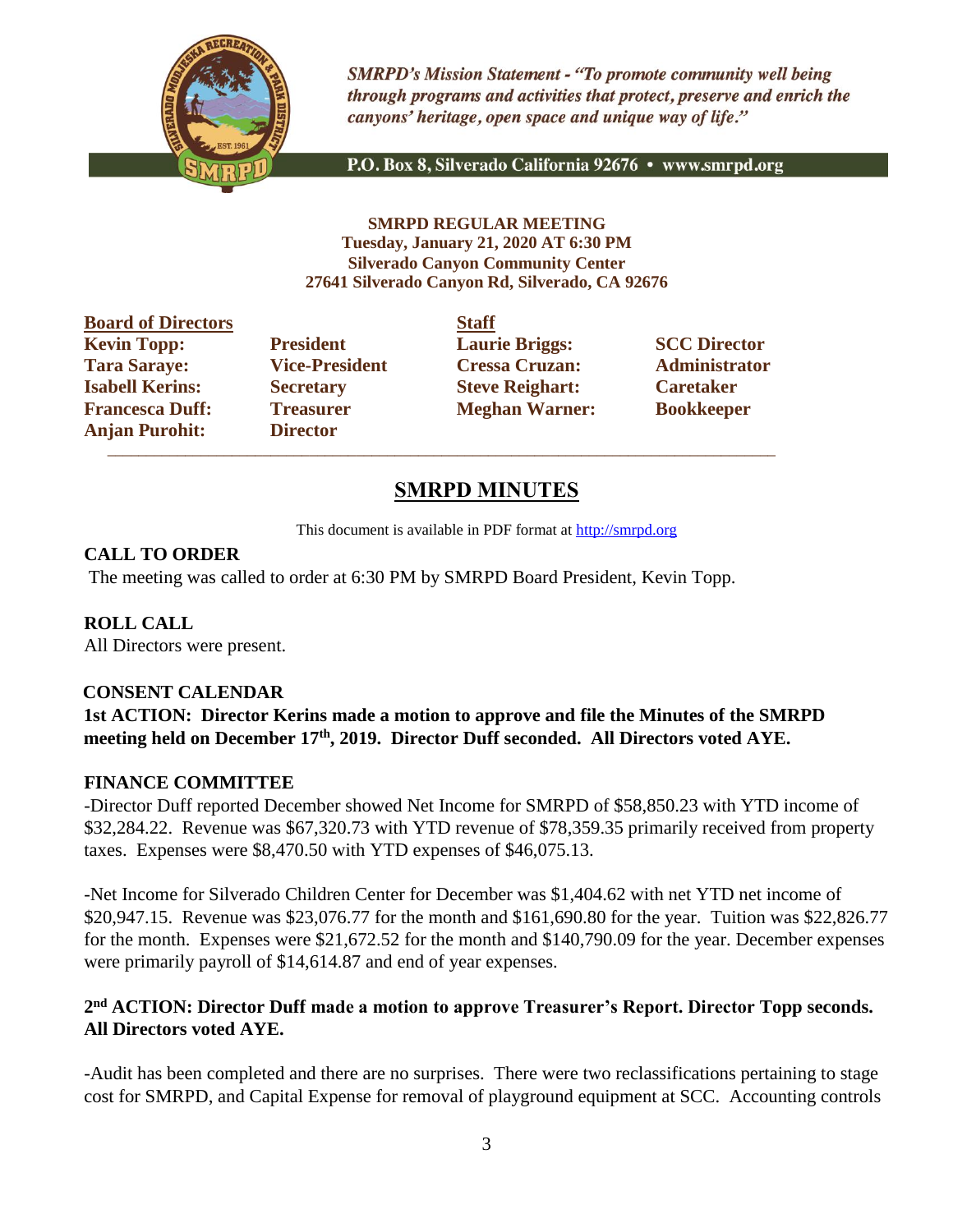were approved by the auditor. Recommendations are a complete budget for SC and a capital asset policy. Director Duff will prepare this document for next meeting.

**3rd ACTION: Director Duff made a motion to transfer \$60,000 from pass-through account into SMRPD operating account. Director Kerins seconds. All Directors voted AYE.**

#### **OTHER DISTRICT BUSINESS**

#### **Director Topp recommends Tara Saraye be voted in as President of SMRPD. All Directors voted AYE.**

-The following Directors were voted into new positions:

**Isabell Kerins – Vice President Francesca Duff – Treasurer Anjan Purohit – Secretary Kevin Topp – Director**

## **SILVERADO CHILDREN'S CENTER (SCC) OVERSIGHT COMMITTEE**

-Director Saraye reported there are currently a total of 42 students at the preschool with a FTE of 24.91 students. Payroll switch-over has been completed. OC Parks action items were addressed. Outstanding item is parking lot, which is being discussed with OC Parks representative. Staff attending Outdoor Classroom Conference. All staff will take an 8 hour preventive health, safety and nutrition course hosted at SCC on March 15. Fundraising at Giracci, Soups for the School was successful. Next event is scheduled for March  $20<sup>th</sup>$ . Work on playground project will commence this month. Payroll company has been changed over.

--Director Kerins presented information regarding Workers' Comp policy.

**4 th ACTION: Director Kerins moves that Capri become the SCC Workers' Comp carrier. Director Topp seconds. All directors voted AYE. Director Kerins is authorized to sign on behalf of SMRPD and SCC. New Worker's Comp policy is effective 2/4/2020.**

#### **FACILITIES/SAFETY/MAINTENANCE COMMITTEE**

-Director Kerins reports that all is going well with facilities. A Safety and Facilities meeting was held on January 18th, 2020. Requested approval for two new benches and was granted within meeting, since cost is under threshold. Discussion regarding installation of cameras in the community parks, and the Board requested Director Kerins to investigate the particular signage needed in order to satisfy legal requirements for surveillance in public spaces. Also the lockbox at MCC is currently not functioning, replacement required. Community members report that MCC multipurpose room is not being cleaned well.

-Director Purohit requested that SMRPD take a tougher stand with renters regarding usage windows and cleanup expectations. Purohit suggested that SMRPD begin retaining security deposits for renters who fail to abide by the contract. Purohit requested that Steve Chaix and Steve Reighart begin informing Cressa Cruzan about renters who fail to abide by contract. Board agreed that Director Topp stated that he would let Cressa know about the new procedure. Board agrees that renters should only be able to access facilities during allotted time frame and if setup is required then renters must pay for the time needed to setup for the event. Further discussions required in order to determine "set up rate". Per Cressa: The rate charged for set